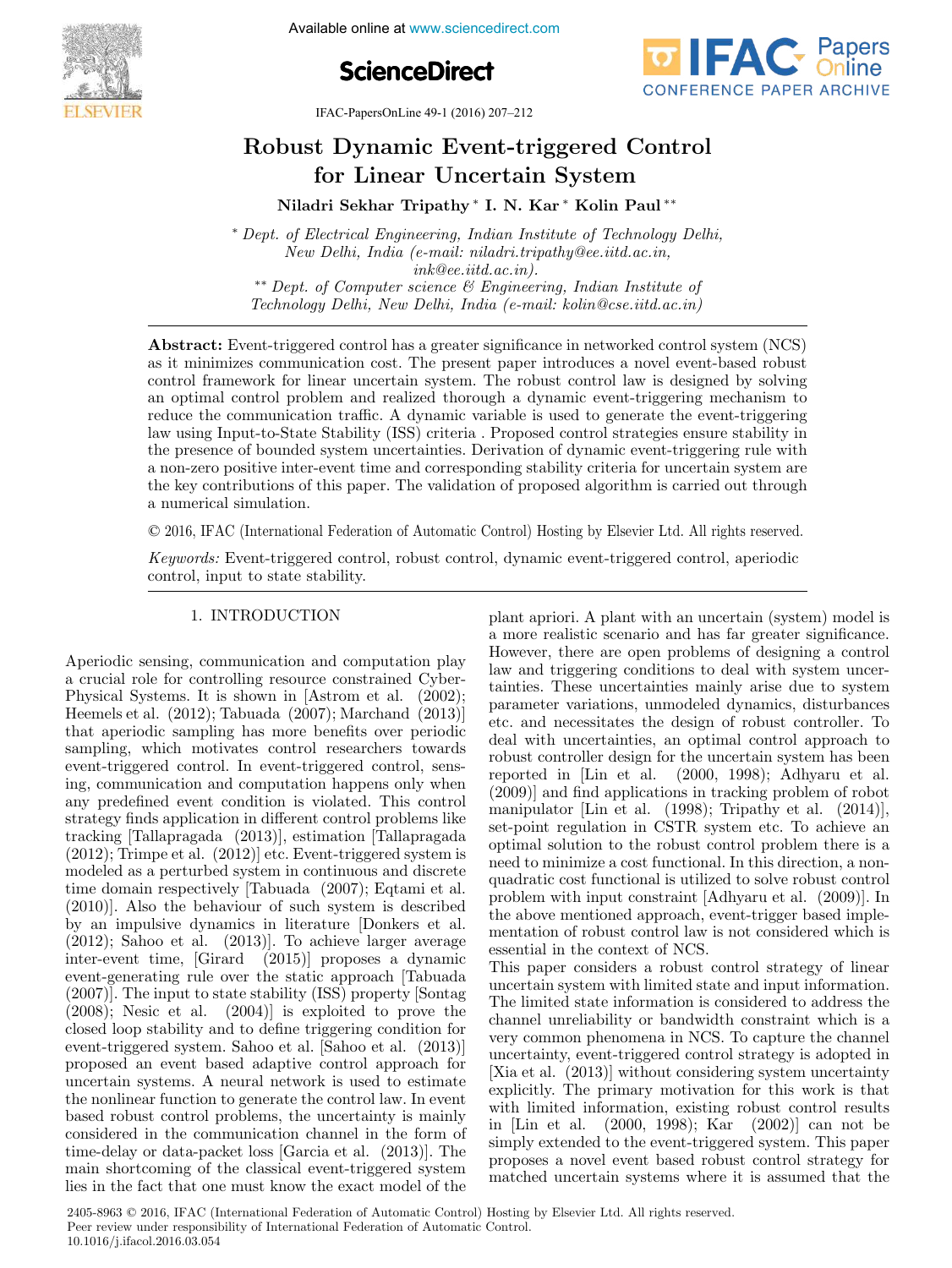

Fig. 1. Conceptual Block diagram of proposed eventtrigger based robust control. Dotted line represents the aperiodic information transmission through the communication channel.

unknown uncertainty is in the range space of control input matrix. A conceptual block diagram of the proposed eventtrigger based robust control framework is illustrated in Figure 1. Here the system, sensor and actuator are colocated but the controller is connected thorough a communication network. A dedicated computing unit monitors the event condition at the sensor end. The control input is computed and updated only when an event is generated. A zero-order-hold (ZOH) at the actuation end holds the last transmitted control input until the transmission of next input. The aperiodic state transmission to controller and control input update instant  $\{t_k\}_{k\in I}$  over the network is decided by the same event-triggering law. For simplification, it is assumed that there is no communication, computation and actuation delay in the system. To design robust control law, an equivalent optimal control problem is formulated with an appropriate cost functional which takes care of the upper bound of system uncertainty. The nominal system dynamics is used to compute the optimal controller gain which minimizes the cost-functional. The analysis of this system is done in continuous time domain. The proposed method is also extended to design dynamic event-triggering rule in order to increase inter-event time. The corresponding triggering rule and their stability criteria for matched uncertain system have been derived. The advantage of the proposed control strategy is that it significantly reduces the number of control input transmission and computation in spite of system uncertainties.

Summary of contribution: The main contributions of this paper are summarized as follows.

- Defining an optimal control problem to design a robust control law for matched uncertain system.
- Deriving a dynamic event-triggering rule for uncertain system using the upper bound of system uncertainty.
- Ensuring stability of closed loop system using ISS Lyapunov function.
- Deriving a positive non-zero lower bound of interexecution time. Results are verified through simulation studies.

Organization of paper The paper is organized as follows. In Section 2, we briefly review an optimal approach to robust control design for uncertain system. Section 3 discuss the optimal control approach to solve the robust stabilization problem for event-triggered system with system uncertainty. A dynamic event triggering conditions is stated in the form of theorems and their corresponding proofs are reported. Also the expressions of the minimum positive inter-event time is defined in Section 3. An academic example with simulation results is discussed in Section 4 to validate the proposed control algorithm. Section 5 concludes the paper.

*Notation* The notation  $||x||$  is used to denote the Euclidean norm of a vector  $x \in \mathbb{R}^n$ . Here  $\mathbb{R}^n$  denotes the n dimensional Euclidean real space and  $\mathbb{R}^{n\times m}$  is a set of all  $(n \times m)$  real matrices.  $\mathbb{R}^+_0$  and I denote the all possible set of positive real numbers and non-negative integers.  $X \leq 0$ ,  $X^{\hat{T}}$  and  $X^{-1}$  represent the negative definiteness, transpose and inverse of matrix  $X$ , respectively. Symbol  $I$  represents an identity matrix with appropriate dimensions and time  $t_{\infty}$  implies + $\infty$ . Symbols  $\lambda_{min}(P)$  and  $\lambda_{max}(P)$  denote the minimum and maximum eigenvalue of symmetric matrix  $P \in \mathbb{R}^{n \times n}$  respectively. A function  $f: \mathbb{R}_{\geq 0}^{\times} \to \mathbb{R}_{\geq 0}$  is  $K_{\infty}$ if it is continuous and strictly increasing and it satisfies  $f(0) = 0$  and  $f(s) \to \infty$  as  $s \to \infty$ .

## 2. PRELIMINARIES & PROBLEM STATEMENT

#### 2.1 Preliminaries

Input to state stability In state space form, a linear system with external disturbance  $d(t) \in \mathbb{R}^n$  is expressed as

$$
\dot{x}(t) = Ax(t) + Bu(t) + d(t)
$$
\n(1)

where  $x(t) \in R^n$ ,  $u(t) \in R^m$  are system's state and control input respectively. For simplification from now onwards,  $x(t)$  and  $u(t)$  are denoted by x and u respectively. Disturbance  $d(t)$  is assumed to be bounded by a known function  $d_m(t)$  i.e.  $||d(t)|| \leq d_m(t)$ . The above system (1) is said to be ISS with respect to  $d(t)$  if there exist an ISS Lyapunov function. To analyze the ISS of system (1) with respect to  $d(t)$ , following definition is introduced [Sontag] (2008); Nesic et al. (2004)].

Definition 1. A continuous function  $V(x): \mathbb{R}^n \to \mathbb{R}$  is an ISS Lyapunov function for system (1) if there exist class  $k_{\infty}$  functions  $\alpha_1, \alpha_2, \alpha_3$  and  $\gamma$  for all  $x, d \in \mathbb{R}^n$  and it satisfy

$$
\alpha_1(\|x(t)\|) \le V(x(t)) \le \alpha_2(\|x(t)\|)
$$
 (2)

$$
\nabla V(x)\dot{x} \le -\alpha_3(\|x(t)\|) + \gamma(\|d(t)\|) \tag{3}
$$

System with matched uncertainty: A linear system having system-uncertainty is described as

$$
\dot{x} = A(p)x + Bu \tag{4}
$$

where  $p \in P$  is an uncertain parameter vector. In general system uncertainty is classified in two categories namely matched and mismatched uncertainty [Lin et al. (2000); Kar (2002)]. The system (4) has matched uncertainty if there exists a bounded uncertain matrix  $\phi(p) \in \mathbb{R}^{m \times n}$  such that

$$
A(p) - A(p_0) = B\phi(p) \tag{5}
$$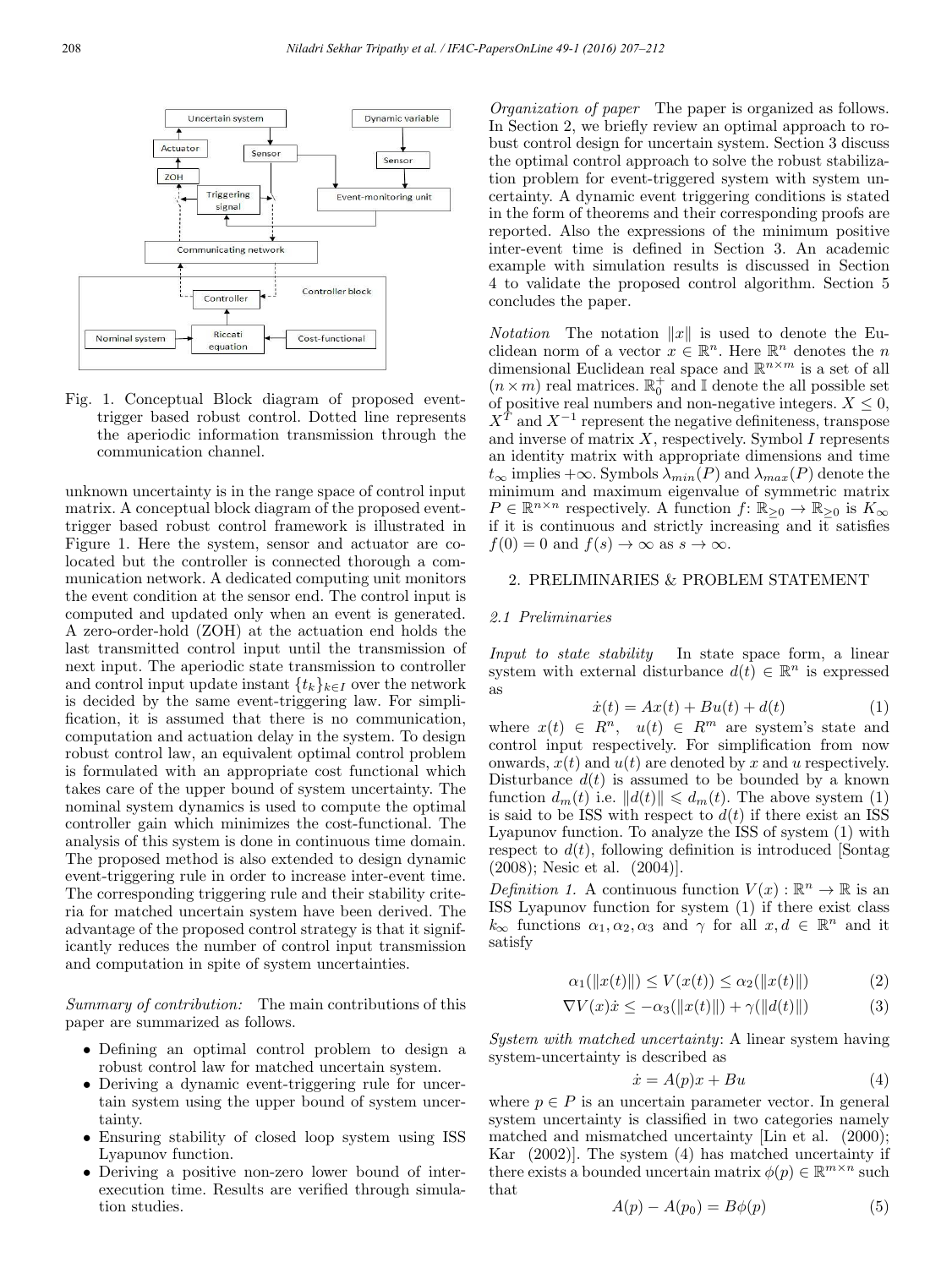for any  $p \in P$ , where  $p_0$  is known nominal parameters and  $A(p_0)$  is nominal system matrix. In other words system uncertainty is assumed to be in the range space of input matrix  $B$ . The condition  $(5)$  is made to simplify the derivation of stability results. It is assumed that there exits a positive semi-definite matrix  $F$  to represent the upper bound of the uncertainty i.e.,

$$
\phi(p)^T \phi(p) \le F \tag{6}
$$

for all  $p \in P$ . This assumption dose not hold in case of the mismatched system.

Robust control problem: Find a state feedback control law  $u = Kx$  such that the uncertain system (4) is stable in the presence of matched uncertainty (5) for any  $p \in P$ . To solve the above mentioned robust control problem, this paper has adopted an optimal control approach. The essential idea is to compute the optimal control input for the nominal system which minimizes the modified cost functional. The cost functional is called modified cost functional as it depends on the upper bound of system uncertainty. The obtained optimal control input for nominal system is shown to be a robust control input for the actual uncertain system. For matched system (4) the corresponding nominal dynamics and cost functional are considered as follows:

$$
\dot{x} = A(p_0)x + Bu \tag{7}
$$

$$
J = \int_0^\infty (x^T F x + x^T Q x + u^T R u) dt
$$
 (8)

with  $Q \geq 0$  and  $R > 0$ . The matrix  $F \geq 0$  is the upper bound of matched uncertainty (6). The state feedback control input  $u = Kx$  is used to stabilize (7). Now to design a robust control law using optimal control approach, following lemma is introduced [Lin et al. (2000, 1998)].

Lemma 1. Let there exists an optimal control solution for nominal system (7) with a modified cost functional (8). Then the optimal control law for the nominal system will be the robust control solution of the original system (4) for all bounded system uncertainty (5), (6).

**Proof** : A detailed explanation is given in [Lin et al.  $(2000)$ ].

#### 2.2 Problem description and statement

The focus of this paper is to realize the robust control problem through an aperiodic state feedback control law. This formulation helps to realize such controller in the network control domain with limited state information. The aperiodic control input computation and actuation instant is determined through a predefined state-dependent event condition. This event condition is derived from ISS stability criteria. Suppose  $\{t_k\}$  represents (aperiodic state transmission, control input computation and actuation instant) the event occurring instant. The event-based state feedback control input will be

$$
u(t_k) = Kx(t_k),\tag{9}
$$

which replaces the continuous time state feedback control law  $u(t) = Kx(t)$ . To solve the robust control problem through a aperiodic control law (9) the uncertain system (4) is rewritten as

$$
\dot{x} = A(p)x(t) + Bu(t_k) \tag{10}
$$

Adopting the concepts introduced in [Tabuada (2007)], the event-based closed loop system (10) reduces to

$$
\dot{x} = A(p)x + BK(x + e) \tag{11}
$$

The variable  $e \in \mathbb{R}^n$  is referred as measurement error and defined as

$$
e(t) = x(t_k) - x(t), \forall t \in [t_k, t_{k+1}), k \in \mathbb{I}
$$
 (12)

Using (11) and (5) the event-triggered system with matched uncertainty is described as

$$
\dot{x} = A(p_0)x + Bu + B(\phi(p)x + Ke) \tag{13}
$$

Problem statement: Design of the controller gain K to stabilize an uncertain event-triggered system (13) such that the entire closed loop system is ISS with respect to its measurement error e.

We solve this problem in two steps. Firstly, we design a controller using Lemma 1 and then define an eventtriggering rule such that the closed loop system (13) is ISS. These two steps are briefly discussed in next two subsections.

Controller design: The system (7) is the nominal dynamics of  $(13)$ . Using Lemma 1, the optimal controller gain K of (7) which minimizes the cost functional (8) will be the robust solution of (13). For system (7), control input  $u(t)$  is designed by minimizing J. Let  $V(x)$  be a Lyapunov function for (13). Using optimal control results  $V(x)$  should satisfy Hamilton Jacobi Bellman (HJB) equation [Naidu et al. (2009); Lin et al. (2000)]

$$
min_{u \in R^m} (x^T F x + x^T Q x + u^T R u
$$

$$
+ V_x^T (A(p_0) x + Bu) = 0
$$
(14)

where  $V_x = \frac{\partial V}{\partial x}$  and  $u = Kx$ . Applying optimal u, the equation  $(14)$  reduces to

$$
(xT F x + xT Q x + uT R u
$$
  
+
$$
V_xT (A(p0) x + Bu) = 0
$$
 (15)

According to optimal control theory, the optimal input  $u(t)$  should minimize the Hamiltonian [Naidu et al. (2009)]

$$
H(x(t), u(t), V_x) = xT F x + xT Q x + uT R u
$$
  
+ 
$$
V_xT (A(p0) x + Bu)
$$
 (16)

which leads to

$$
\frac{\partial H(x(t), u(t), V_x, t)}{\partial u(t)} = 2x^T K^T R + V_x^T B = 0 \qquad (17)
$$

For solving an infinite-time linear quadratic regulator (LQR) problem, a quadratic function  $V(x) = x^T S x$  is defined, where matrix  $S > 0$ . With this choice, (14) reduces to the following algebraic Riccati equation (ARE)

$$
SA(p_0) + A(p_0)^T S + F + Q - SBR^{-1}B^T S = 0
$$
 (18)

Using the solution  $S$  of (18), the optimal control input  $u$ is computed as

$$
u(t) = -R^{-1}B^{T}Sx(t) = Kx(t)
$$
 (19)

Control gain  $K$  for  $(7)$  and aperiodic state information of original system  $x(t_k)$  are used to realize the control law

$$
u(t_k) = Kx(t_k) \tag{20}
$$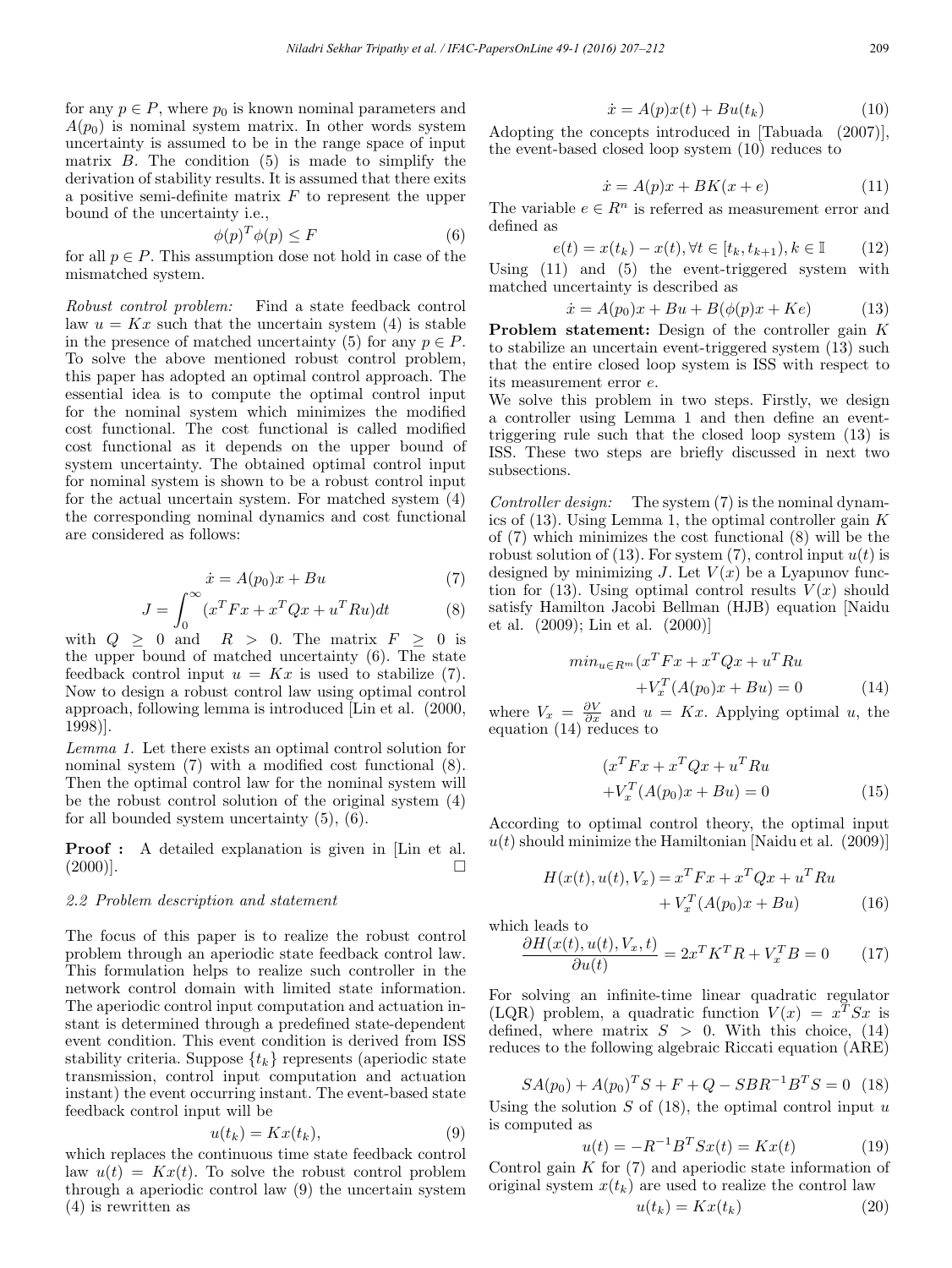The robust event-triggered control for (10) is written as

$$
u(t_k) = Kx(t_k) \tag{21}
$$

Now to realize (21), it is important to design the event triggering instant such that uncertain system (10) is ISS with a aperiodic control law (9). The approach for deriving the triggering law is discussed below.

Triggering condition design: Given an uncertain system (10) with a linear controller (9) there must have an eventtriggering instant  $t_{k\in\mathbb{I}}$  with a positive inter-execution time  $(t_{k+1} - t_k = \tau > 0)$  such that the closed loop system (10) is ISS. To prove this there must have an ISS Lyapunov function with the time derivative in the form of (3). The ISS condition in the form of (3) helps to construct the event-triggering rule in-terms of measurement error norm  $||e(t)||$  and the state norm  $||x(t)||$ . To design the eventtriggering law for (13), the ISS Lyapunov functions are considered as follows:

$$
V(x) = x^T S x \tag{22}
$$

where  $S$  is the solution of (18).

## 3. DYNAMIC EVENT-TRIGGERED ROBUST CONTROL

In dynamic event-triggering mechanism, a variable  $\eta(t)$ 0 is added to achieve larger inter-event time [Girard (2015)]. The time evolution of new dynamic variable  $\eta(t)$ is expressed by the following general differential equation.

$$
\dot{\eta}(t) = -\beta(\eta(t)) + \sigma \alpha(||x(t)||) - \gamma(||e(t)||)
$$
 (23)

Here  $\beta, \alpha, \gamma$  are smooth class  $K_{\infty}$  functions and  $\sigma \in$  $(0, 1)$ . The Lemma 1 of [Girard  $(2015)$ ], ensures the positiveness of dynamic variable  $\eta(t)$ . In this section the dynamic event-triggering approach is adopted to solve the present robust control problem with limited state and input information. The dynamic event triggering instant generated for uncertain system is stated through the following theorem.

*Theorem 1.* Let the controller gain matrix  $K$  is designed for the nominal system (7) by minimizing the cost functional (8). The augmented matched system (13) and (23) with event-trigger based controller  $(20)$ , is asymptotically stable if there exists a dynamic event occurring sequence  ${t_k}_{k\in\mathbb{I}}$  given by

$$
t_0 = 0, \ t_{k+1} = \inf\{t \in \mathbb{R} | t > t_k \wedge \eta(t) + \theta(\mu ||x|| - ||e||) \le 0\}
$$
 (24)

where  $\mu$  is defined in (31) and the scalar  $\theta$  is a design parameter.

**Proof :** As a special case of (23), the evolution of  $\eta(t)$ with respect to time can be defined as

$$
\dot{\eta}(t) = -\lambda \eta(t) + (\mu \|x\| - \|e\|)
$$
 (25)

Now select  $W(x(t), \eta(t)) = V(x) + \eta(t)$  as a Lyapunov function for augmented systems  $(13)$ ,  $(25)$  where  $V(x)$  is defined in (22).

$$
\dot{V}(x) = V_x^T \dot{x}
$$
\n
$$
= V_x^T (A(p_0)x + BKx + B\phi(p)x + BKe)
$$
\n(26)

Using (15) and substituting  $V_x^T = 2x^T S$ 

$$
\dot{V}(x) = -x^T F x - x^T Q x - u^T R u
$$
  
\n
$$
-2x^T K^T R \phi(p) x + 2x^T S B K e
$$
  
\n
$$
= -x^T ((F - \phi(p)^T R \phi(p)) + Q
$$
  
\n
$$
+ (K + \phi(p))^T R (K + \phi(p))) x
$$
  
\n
$$
+2x^T S B K e
$$

According to Definition 1, (3) holds if we select

$$
\alpha(\|x\|) = \frac{\lambda_{min}(Q_1)}{2} \|x\|^2 \tag{27}
$$

$$
\gamma(\|e\|) = \frac{2\|SBKK^T B^T S\|}{\lambda_{min}(Q_1)} \|e\|^2 \tag{28}
$$

In the above expressions,

$$
Q_1 = (F - \phi(p)^T R \phi(p)) + Q + (K + \phi(p))^T R (K + \phi(p))
$$
 (29)

From (3), (27) and (28), triggering law is derived as

$$
\|e\| \le \mu \|x\| \tag{30}
$$

$$
f_{\rm{max}}
$$

where

$$
\mu = \frac{\sigma^{1/2} \lambda_{min}(Q_1)}{2||SBK||} \tag{31}
$$

Then using (26) and (25) the time derivative of  $W(x)$  can be written as

$$
\dot{W}(x) \le (\sigma - 1)\lambda_{\min}(Q_1) \|x\|^2 - \lambda \eta(t) \tag{32}
$$

Form (32), for any value of  $\sigma \in (0,1)$  and  $\eta(t) > 0$  the closed loop system (13) is ISS by dynamic event-triggering rule  $(24)$ .

#### 3.1 Selection of design parameters

The expression of inter-event time  $\tau$  for dynamic eventtriggered case is shown analytically in the nest subsection. The parameters  $\theta$ ,  $\sigma$  and  $\lambda$  are used in (24)-(32). These parameters mainly affect the lower bound of inter-event time and convergence rate of system state. This subsection introduces a possible selection guideline of such parameters. The convergence of closed loop system (13) is directly associated with  $\sigma$  as seen in (32). As  $\sigma \to 0$  the convergence rate of (13) equivalent to the ideal closed loop system (4). The generated event number can also be controlled by varying the value of  $\sigma$ , similarly the parameter  $\theta$  has contribution in the inter-event time  $\tau$ . A possible selection procedure of parameter  $\theta$  is carried out by deriving a lower bound on  $\tau$ . The results are stated in form of a following lemma and its proof is reported in [Tripathy et al. (2016)]. Lemma 2.  $\forall \sigma \in (0,1), \eta > 0$  and  $\theta > 0$  the system (13), (25) with triggering law (24) has strictly positive lower

$$
\tau = \int_0^\mu \frac{d\Gamma}{\frac{L_1}{\mu} + (L_2 + \lambda)\Gamma + (\frac{1}{\theta} + L_2\mu)\Gamma^2}
$$
(33)

where  $L_1 = ||(A(p_0) + B\phi(p) + BK)||, L_2 = ||BK||$  and  $0 < \theta \leq \frac{1}{L_1 - \lambda}$ .

bound of inter-event time  $\tau > 0$  and it is expressed as

Remark 1. The existence of positive inter-event time (33) is guaranteed in the range of  $0 < \theta \leq \frac{1}{L_1 - \lambda}$  and it helps to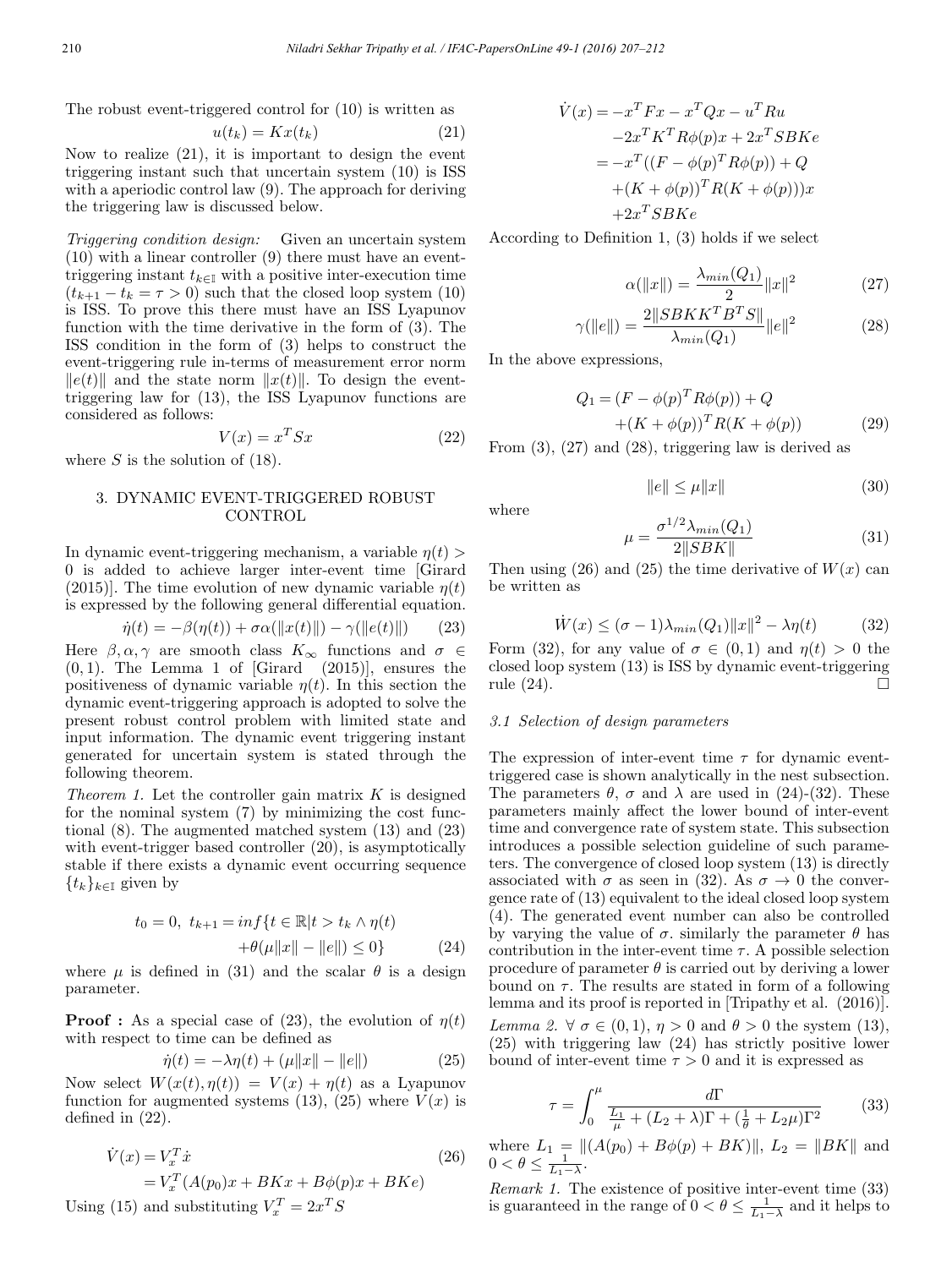select the parameter  $\lambda$ . The value of  $\lambda$  must satisfy  $\lambda \leq L_1$ to make  $\theta$  positive. Similarly, an analytical bound on  $\tau$  can also be derived for  $\theta > \frac{1}{L_1 - \lambda}$ . Note that the value of scalar  $L_1$  depends on uncertainty  $\phi(p)$ . Hence, it is difficult to say the exact value of  $\theta$  for which event-triggering law (24) have larger lower-bound  $\tau$ . But it is possible to compute  $\tau$  as the uncertain region is known apriori.

#### 4. NUMERICAL RESULTS

In this section a benchmark example is used to validate the theoretical results. Here we consider a batch reactor as a coupled two input  $(u_1, u_2)$  and two output NCS with a matched uncertainty [D. Nesic et. al. (2004); G C Walsh  $F = 1.90$  $0.90 \div 71$ 

et. al. (2014)] where 
$$
A = \begin{bmatrix} 1.38 & -0.20 & 6.71 & -5.67 \\ -0.58 & -4.29 & 0 & 0.675 \\ 1.06 & 4.27 & -6.65 & 5.89 \\ 0.04 & 4.27 & 1.34 & 2.10 \end{bmatrix}
$$
,

$$
B = \begin{bmatrix} 5.679 & 0 \\ 1.136 & -3.146 \\ 1.136 & 0 \end{bmatrix}
$$
 and  $\phi(p) = \begin{bmatrix} p & 0 & 0 & 0 \\ 0 & 0 & 0 & 0 \end{bmatrix}$ . The uncer-

tain parameter  $p$  is assumed to vary from 0 to 10. To realize the event-triggered robust control law (21), the Riccati equation (18) is solved with the design parameters  $Q = I, R = I, F = diag([100, 0, 0, 0])$ . The parameters  $\sigma =$ 0.6,  $\theta = 0.01$ ,  $k = 0.48$  are selected to design the eventtriggering law (21). The simulation is carried out for 3 seconds with the initial condition  $[0.1, 0.1, 0.01, 0.01, 0.01]^T$ . Figures  $2(a)$  and  $2(b)$  show the convergence of uncertain states  $x(t)$  and the dynamic variable  $\eta(t)$ . It is observed that  $\eta(t)$  is always remain positive for any non-zero positive initial condition but this condition may not hold for a zero initial condition. The evolution of control inputs, error norm  $||e||^2$ , state-dependent threshold with respect to time are shown through Figures  $2(c)$  and  $2(d)$  respectively. Figure 2(c) also compares the input variation in conventional continuous and event-triggered control. Through this figure it can be concluded that the variation of eventual inputs  $u_1(t_k)$  and  $u_2(t_k)$  is less. Also event has occurred only when  $||e||^2$  exceeds the threshold  $\eta(t) + \mu_1 ||x||^2$  which is shown in Figure  $2(d)$ .

# 5. CONCLUSION

This paper proposes a framework of event-triggered based robust control strategy for matched uncertain system. The proposed control law is valid for a wider class of linear systems in which event-triggering law is applicable. To design the event-triggering law, a dynamic event-triggering mechanisms is adopted. The stability of closed loop eventtriggering system is proved to be ISS for bounded variation of parameters. The lower bound of inter-event time for dynamic event-triggered control under presence of uncertainty is also derived. It is observed that the total number of control input computation and information transmission are very less in an event-based mechanism over conventional time-triggered system. The detailed analysis of design parameters, like  $\theta$ ,  $\sigma$  and  $\lambda$  are addressed to evaluate their effects on system performance.

As a future work, the self-triggered approach [Anta et al. (2010); Santos et al. (2012)] can be considered to solve the robust control problem. The discrete-time version of



(a) Convergence of states by event-triggered control for  $p = 8$ .



(b) Convergence of dynamic variable  $\eta(t)$  with  $\eta(0) = 0.01$ .



(c) Comparison of continuous and event-triggered control inputs



(d) Evolution of error norm and state-dependent threshold.